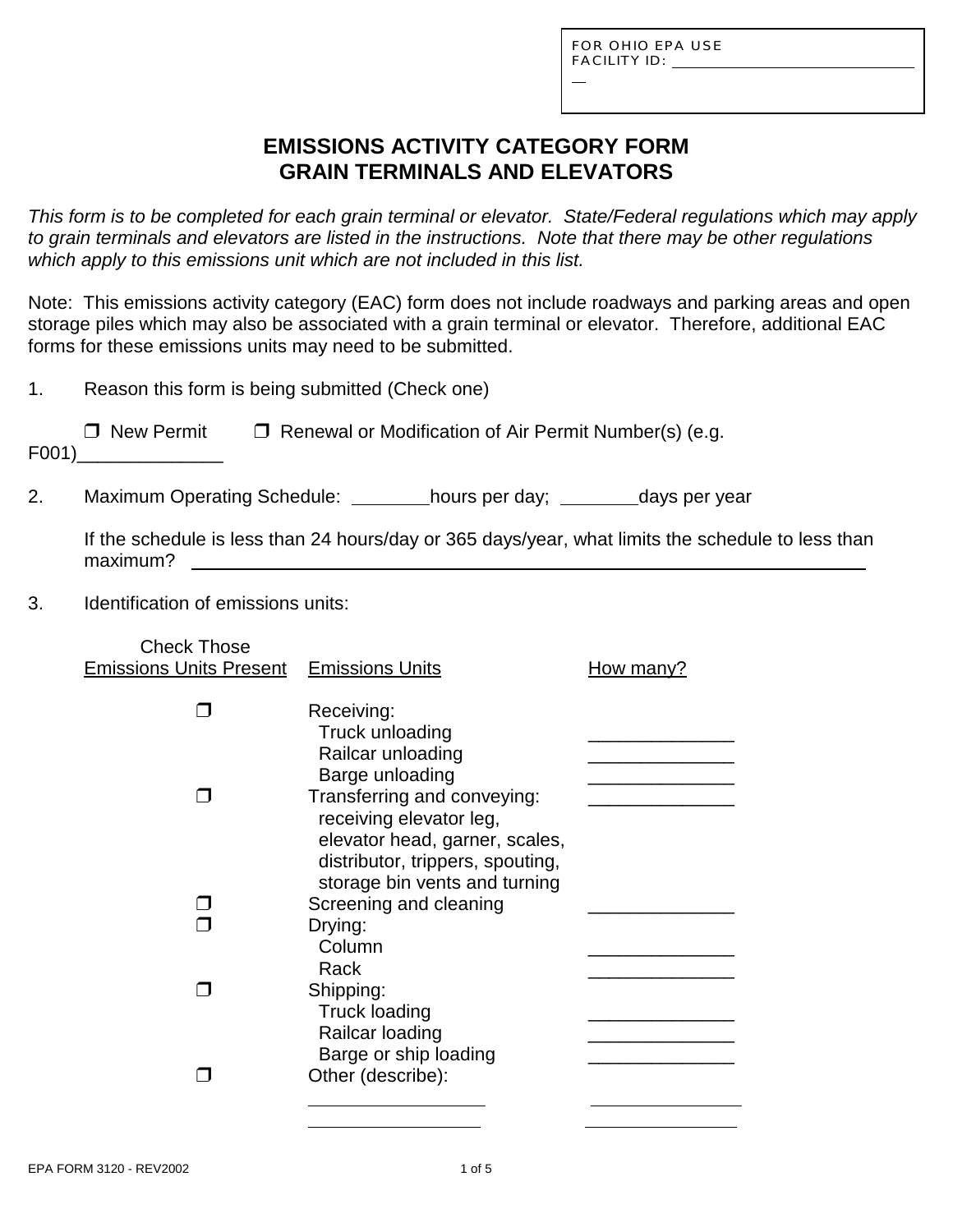| 4. | General process data: |
|----|-----------------------|
|----|-----------------------|

 $\overline{a}$ 

 $\overline{a}$ 

- a. Year facility installed \_\_\_\_\_\_\_\_\_\_\_\_\_\_\_\_\_\_\_\_\_\_\_\_\_\_\_\_\_\_
- b. Permanent grain storage capacity **bushels** bushels
- 5. Grain receiving process data:

| a. | Type of<br>Vehicle<br>Unloaded | Type of<br>Grain<br>Unloaded | Method of<br>Unloading | (max. tons/hour) | <b>Quantity of Grain Unloaded</b><br>(max. tons/year) |
|----|--------------------------------|------------------------------|------------------------|------------------|-------------------------------------------------------|
|    |                                |                              |                        |                  |                                                       |
|    |                                |                              |                        |                  |                                                       |
|    |                                |                              |                        |                  |                                                       |
|    |                                |                              |                        |                  |                                                       |
|    |                                |                              |                        |                  |                                                       |
|    |                                |                              |                        |                  |                                                       |

- b. Number of receiving areas at this facility \_\_\_\_\_\_\_\_\_\_\_
- c. Describe grain receiving equipment at this facility \_\_\_\_\_\_\_\_\_\_\_\_\_\_\_\_\_\_\_\_\_\_\_\_\_
- d. Maximum hourly grain throughput of all receiving areas in bushels
- e. If railcar unloading is performed at this facility, indicate the type of railcars unloaded:  $\Box$  boxcar  $\Box$  hopper car  $\Box$  other (describe)

l

 $\overline{a}$ 

6. Grain transferring and conveying process data:

| a. | Type of              | <b>Quantity of Grain Transferred and Conveyed</b> |  |  |  |
|----|----------------------|---------------------------------------------------|--|--|--|
|    | <b>Grain Handled</b> | (max. tons/hour) (max. tons/year)                 |  |  |  |
|    |                      |                                                   |  |  |  |
|    |                      |                                                   |  |  |  |
|    |                      |                                                   |  |  |  |
|    |                      |                                                   |  |  |  |
|    |                      |                                                   |  |  |  |
|    |                      |                                                   |  |  |  |
|    |                      |                                                   |  |  |  |

- b. Describe transferring and conveying equipment at this facility \_\_\_\_\_\_\_\_\_\_\_\_\_\_\_
- 7. Grain screening and cleaning process data section:

| а. | Type of              | <b>Quantity of Grain Screened and Cleaned</b> |  |  |  |
|----|----------------------|-----------------------------------------------|--|--|--|
|    | <b>Grain Handled</b> | (max. tons/hour) (max. tons/year)             |  |  |  |
|    |                      |                                               |  |  |  |
|    |                      |                                               |  |  |  |
|    |                      |                                               |  |  |  |
|    |                      |                                               |  |  |  |
|    |                      |                                               |  |  |  |
|    |                      |                                               |  |  |  |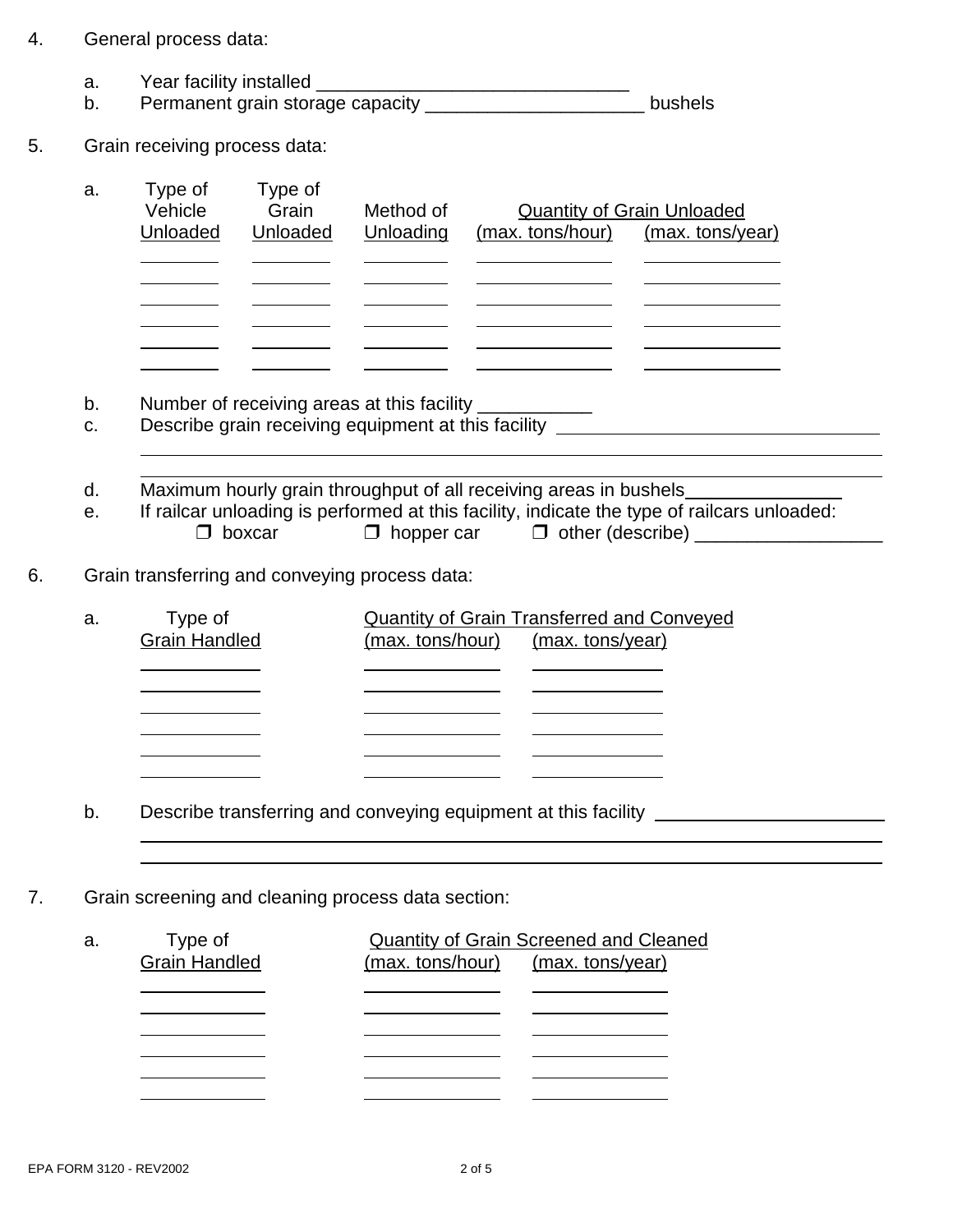b. Describe screening and cleaning equipment at this facility \_\_\_\_\_\_\_\_\_\_\_\_\_\_\_\_\_\_

 $\overline{a}$ 

8. Grain drying process data:

 $\overline{a}$ 

| a. | Grain dryer ID           |  |  |
|----|--------------------------|--|--|
| b. | Type of dryer            |  |  |
|    | (specify column or rack) |  |  |
| c. | Manufacturer             |  |  |
| d. | Model number             |  |  |
| e. | Maximum design           |  |  |
|    | grain input capacity     |  |  |
|    | (bushels/hour at 5       |  |  |
|    | points moisture removal) |  |  |
| f. | Maximum hourly input     |  |  |
|    | rate by type of grain    |  |  |
|    | (tons/hour):             |  |  |
|    | corn                     |  |  |
|    | wheat                    |  |  |
|    | rye                      |  |  |
|    | oats                     |  |  |
|    | barley                   |  |  |
|    | flax seed                |  |  |
|    | sorghum                  |  |  |
|    | soybeans                 |  |  |
|    |                          |  |  |
| g. | Maximum annual           |  |  |
|    | throughput by type       |  |  |
|    | of grain (tons/year):    |  |  |
|    | corn                     |  |  |
|    | wheat                    |  |  |
|    | rye<br>oats              |  |  |
|    | barley                   |  |  |
|    | flax seed                |  |  |
|    | sorghum                  |  |  |
|    | soybeans                 |  |  |
|    |                          |  |  |
|    |                          |  |  |
|    |                          |  |  |
| h. | Average design           |  |  |

 percent moisture in grain after drying (%)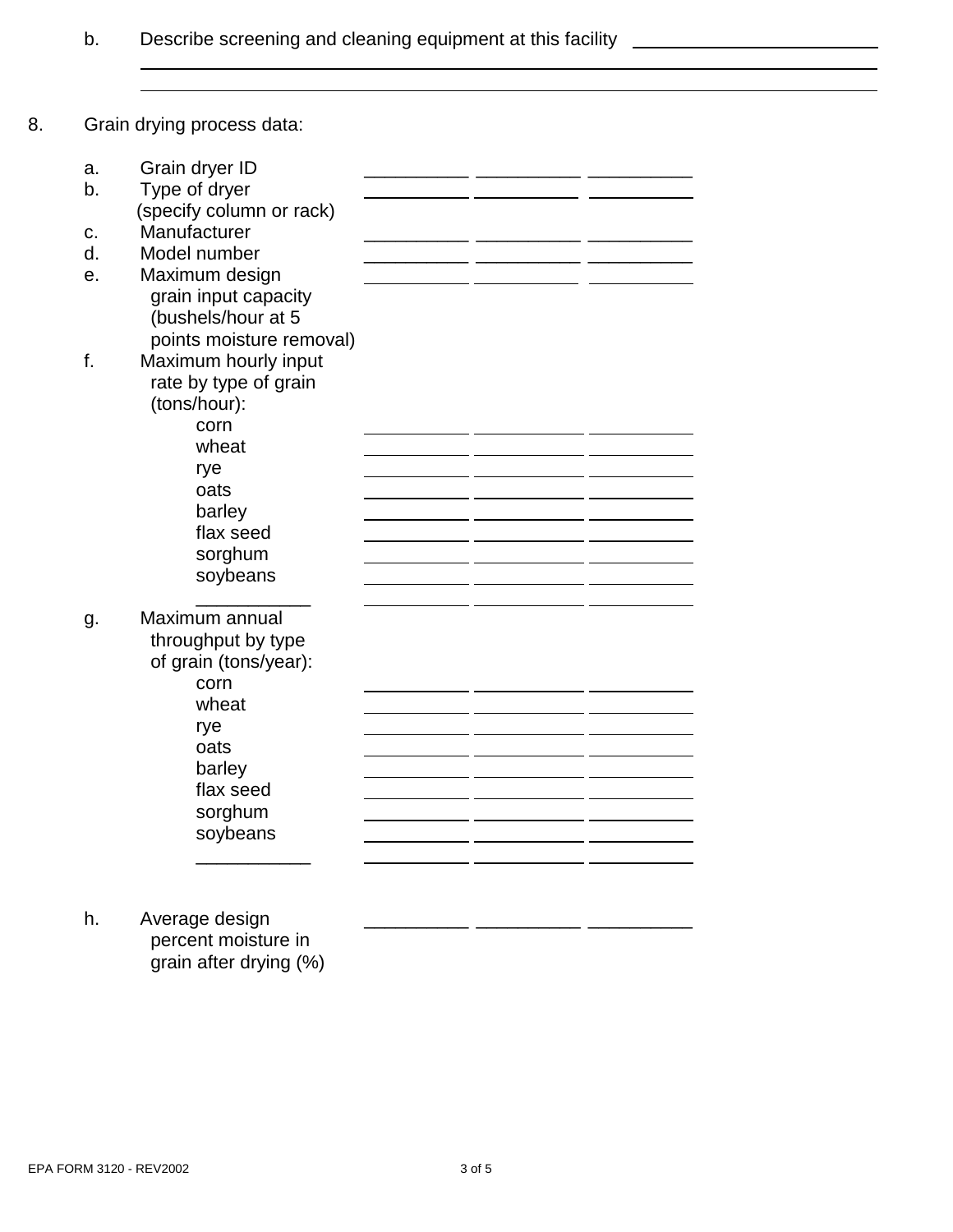9. Grain shipping process data:

| a. | Type of | Type of<br>Grain | Method of | <b>Quantity of Grain Shipped</b> |                  |
|----|---------|------------------|-----------|----------------------------------|------------------|
|    | Vehicle | Shipped          | Loading   | (max. tons/hour)                 | (max. tons/year) |
|    |         |                  |           |                                  |                  |
|    |         |                  |           |                                  |                  |
|    |         |                  |           |                                  |                  |
|    |         |                  |           |                                  |                  |
|    |         |                  |           |                                  |                  |
|    |         |                  |           |                                  |                  |
|    |         |                  |           |                                  |                  |
|    |         |                  |           |                                  |                  |

- b. Number of loading areas at this facility \_\_\_\_\_\_\_\_\_\_
- c. Maximum hourly grain throughput of all loading areas in bushels \_\_\_\_\_\_\_
- d. If ship loading is performed at this facility, indicate the type of ship(s) loaded:<br>  $\Box$  bulk carrier  $\Box$  tanker  $\Box$  tween decker
	- $\Box$  tanker  $\Box$  tween decker
		- $\Box$  other (describe)  $\Box$
- e. If railcar loading is performed at this facility, indicate type of railcars loaded:<br>  $\Box$  boxcar  $\Box$  hopper car  $\Box$  other (describe)
	-
- " boxcar " hopper car " other (describe) \_\_\_\_\_\_\_\_\_\_\_\_\_\_\_\_\_\_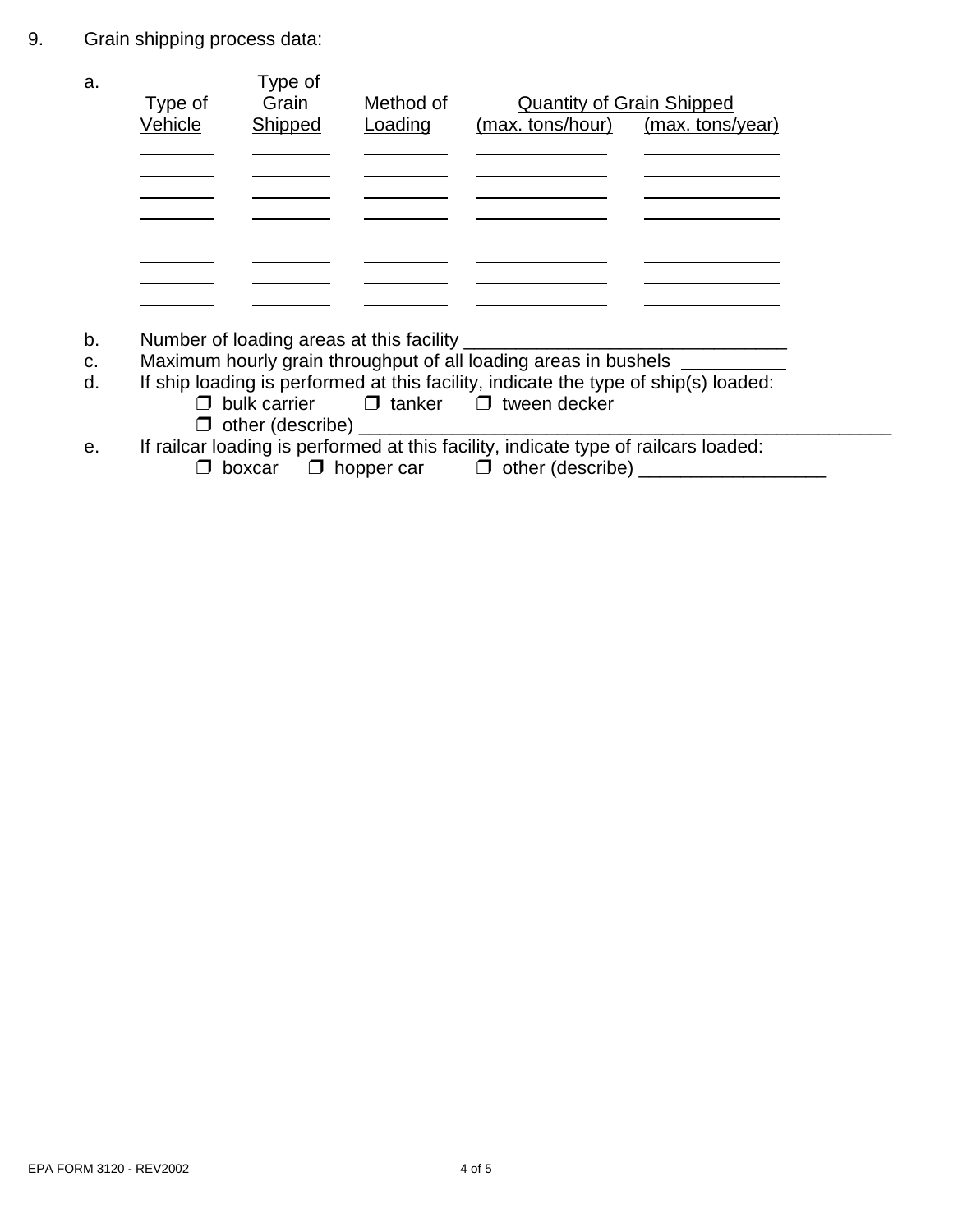| Operation                     | <b>Capture Method</b> | Capture<br>Efficiency | Install<br>Capture<br>Date | <b>Control Method</b> | Control<br>Efficiency | Install<br>Control<br>Date |
|-------------------------------|-----------------------|-----------------------|----------------------------|-----------------------|-----------------------|----------------------------|
| Truck unloading               |                       |                       |                            |                       |                       |                            |
| Railcar unloading             |                       |                       |                            |                       |                       |                            |
| Barge unloading               |                       |                       |                            |                       |                       |                            |
| Transferring and<br>conveying |                       |                       |                            |                       |                       |                            |
| Screening and<br>cleaning     |                       |                       |                            |                       |                       |                            |
| Drying: Dryer ID:             |                       |                       |                            |                       |                       |                            |
| Drying: Dryer ID:             |                       |                       |                            |                       |                       |                            |
| Drying: Dryer ID:             |                       |                       |                            |                       |                       |                            |
| <b>Truck loading</b>          |                       |                       |                            |                       |                       |                            |
| Railcar loading               |                       |                       |                            |                       |                       |                            |
| Barge loading                 |                       |                       |                            |                       |                       |                            |
| Other (describe):             |                       |                       |                            |                       |                       |                            |

10. Control methods to be used for emissions from grain terminals and elevators: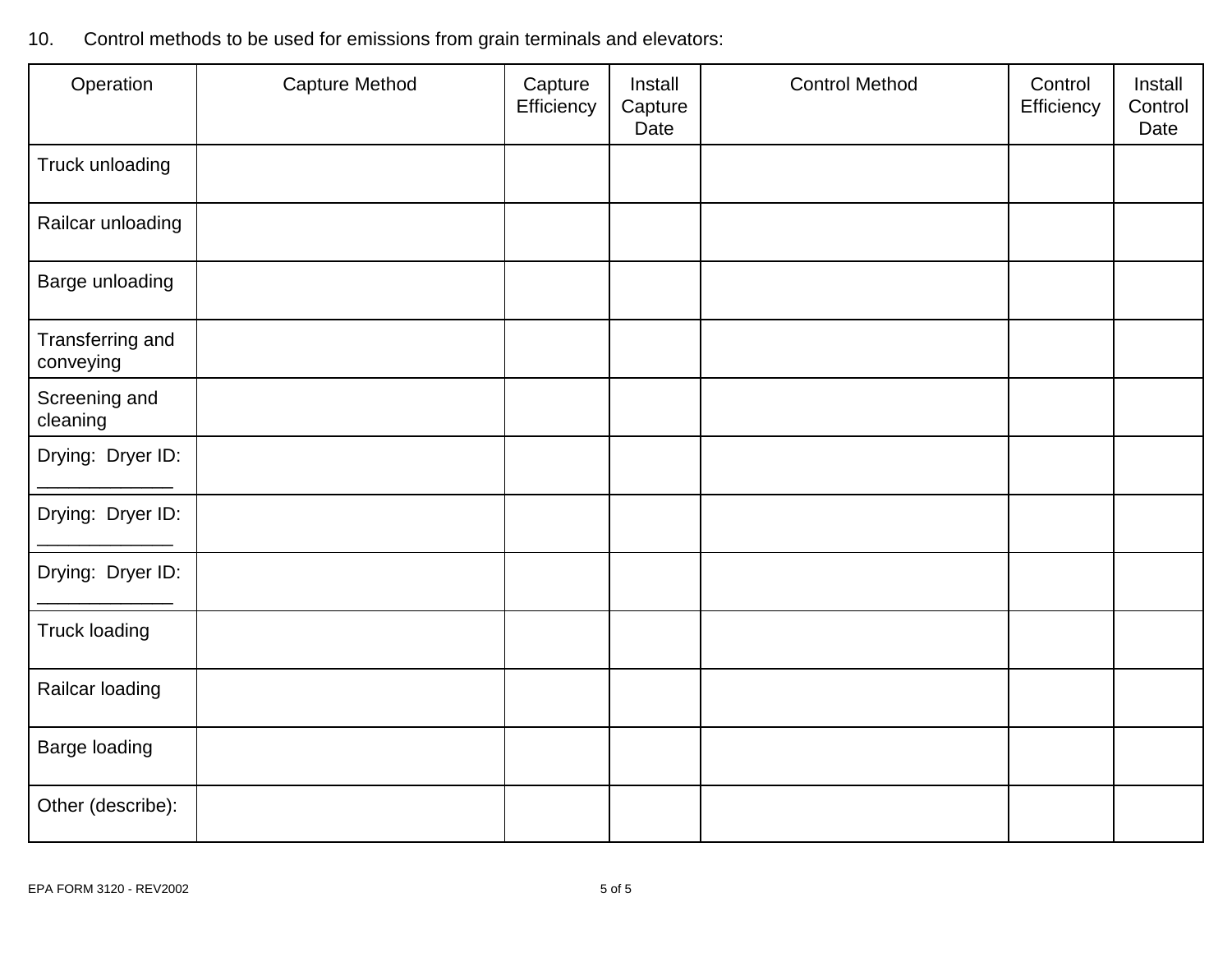## **INSTRUCTIONS FOR COMPLETION OF THE EMISSIONS ACTIVITY CATEGORY FORM FOR GRAIN TERMINALS AND ELEVATORS**

### **GENERAL INSTRUCTIONS:**

Provide complete responses to all applicable questions. If an item does not apply to the emissions unit, write in "Not Applicable" or "NA." If the answer is not known, write in "Not Known" or "NK." If you need assistance in understanding a question after reading the instructions below, contact your Ohio EPA District Office or Local Air Agency for assistance. Submittal of an incomplete application will delay application review and processing. In addition, the application may be returned as incomplete if all applicable questions are not answered appropriately.

#### **APPLICABLE REGULATIONS:**

The following State and Federal Regulations may be applicable to grain terminals and elevators. *Note that there may be other regulations which apply to this emissions unit which are not included in this list.*

Federal: 40 CFR 60, (NSPS) Subpart A, Subpart DD

State: OAC 3745-31-02 (Permit to Install) OAC 3745-35-02 (Permit to Operate) OAC 3745-17-07 (Visible particulate emissions from stationary sources) OAC 3745-17-08 (Fugitive dust) OAC rule 3745-15-07 (Nuisances Prohibited)

If you would like a copy of these regulations, contact your Ohio EPA District Office or Local Air Agency. State regulations may also be viewed and downloaded from the Ohio EPA website at http://www.epa.state.oh.us/dapc/regs/regs.html. Federal regulations may be viewed and downloaded at http://www.epa.gov/docs/epacfr40/chapt-I.info/subch-C.htm.

#### **CALCULATING EMISSIONS:**

Manufacturers of some types of emissions units and most types of control equipment develop emissions estimates or have stack test data which you can request. Stack testing of the emissions may be done. Emissions unit sampling test data may be either for this emissions unit or a similar one located at the facility or elsewhere. You may develop your own emission factors by mass balance or other knowledge of your process, if you can quantify inputs and outputs accurately. You may be able to do this on a small scale or over a short period of time, if it is not practical during regular production. If you have control equipment, you may be able to quantify the amount of pollutants collected over a known time period or production amount.

USEPA has developed emission factors for many types of emissions units and published them in a document titled "Compilation of Air Pollutant Emission Factors, AP-42", available from the following website: http://www.epa.gov/ttn/chief/ap42/index.html See Chapter 9.9 (Grain Processing). Any emission factor calculation should include a reference to the origin of the emission factor or control efficiency.

#### **SPECIFIC INSTRUCTIONS:**

This emissions activity category (EAC) form is to be used for certain operations at grain terminals and/or elevators. Typical emissions units to be included on this form are listed in item # 3. Other EAC forms (e.g., roadways and parking areas and storage piles) may need to be completed for other emissions units at grain terminals and elevators.